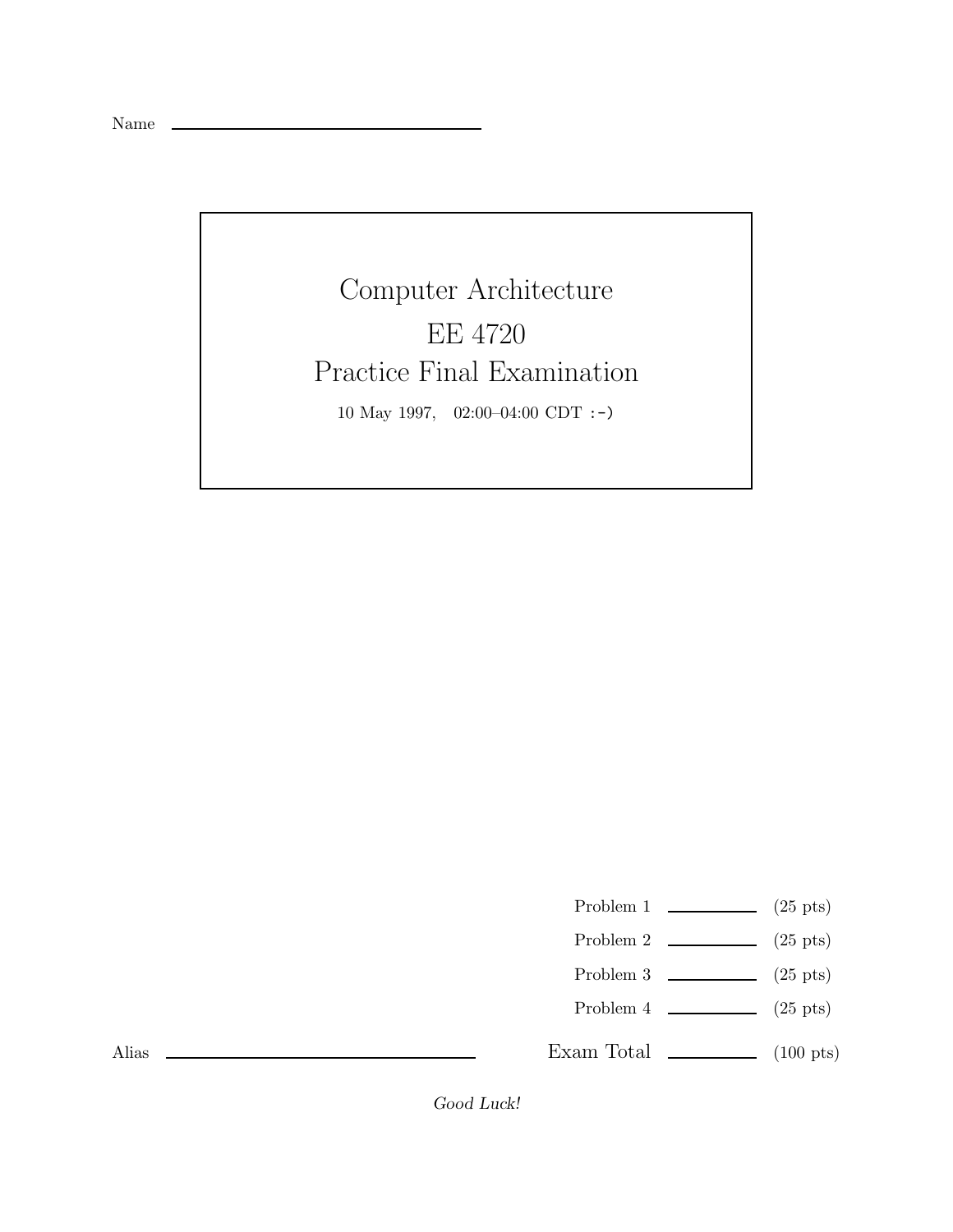Problem 1: Systems A and B are DLX implementations using a branch history table (as described in class) for branch prediction. System A uses a 1024-entry, 2-bit BHT  $(h = 10, n = 2)$  and system B uses a 512-entry, 4-bit BHT  $(h = 9, n = 4)$ .

(a) Write a program (in DLX assembler) which has more correctly predicted branches when run on A than when run on B. (Hint: the answer would be the same if  $n = 2$  in system B.) (12 pts)

(b) Write a program (in DLX assembler) which has more correctly predicted branches when run on B than when run on A. (Hint: use a random number generator or read a prepared table of random numbers. The answer would be the same if  $h = 10$  in system B.) (13 pts)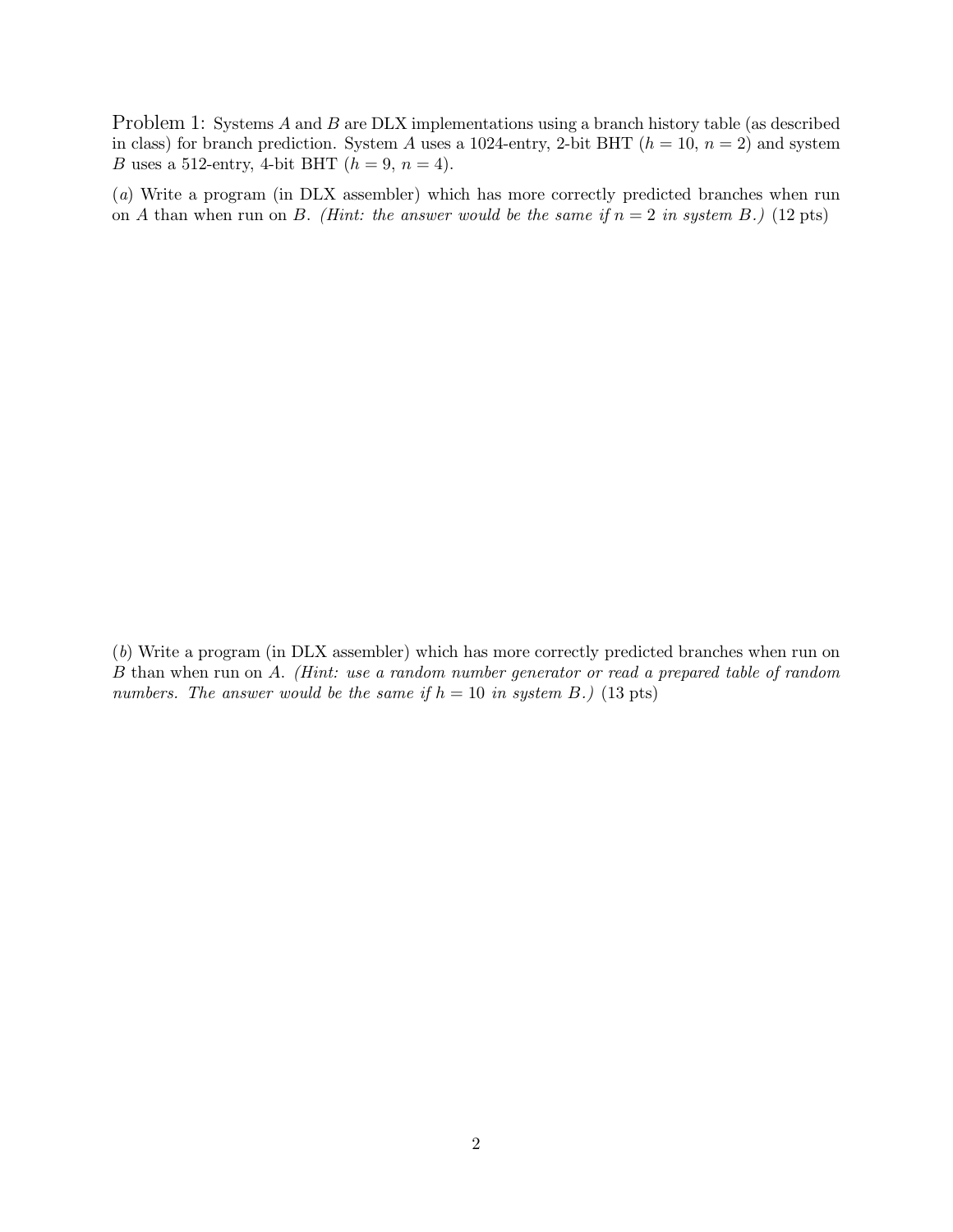Problem 2: An ISA has variable-length instructions. The length of each instruction in bytes is given by an integer in a three-bit field, called the *length field*, in the instruction. A 1 in the length field indicates a 1-byte instruction, a 2 indicates a 2-byte instruction, etc. To encourage careful programming, a zero in the length field initiates the processor's warantee-voiding, self-destruct mechanism<sup>1</sup>.

(a) Where should the length field be placed? (10 pts)

(b) The first two stages of an implementation of this ISA are called IF and ID, and as one would expect instructions are fetched in IF and decoded in ID. The pipeline is wide enough to pass the largest instruction. (That is, whether 1 byte or 7 bytes or anything in between, an instruction passes through each stage in one cycle just as in the DLX implementations.) Design instruction fetch hardware which can fetch one instruction per cycle. The design should include the PC, memory port used for instructions, IF/ID latch, etc. The memory system supports unaligned access and handles 64-bit wide data. Do not include hardware for branches. The address must be presented to the memory port in the beginning of the cycle and an instruction can be decoded no sooner than the cycle after it is fetched. (Hint: It's no coincidence that memory is fetched  $64$ -bits at a time even though the largest instruction is 56 bits.) (For reduced credit, the design can present an address to the memory in the middle of a cycle or can decode an instruction in IF.) (15 pts)

<sup>&</sup>lt;sup>1</sup> Spacecraft in many science fiction movies have this feature, why not a computer? If you prefer, "The behavior of an instruction with a zero in the length field is not defined."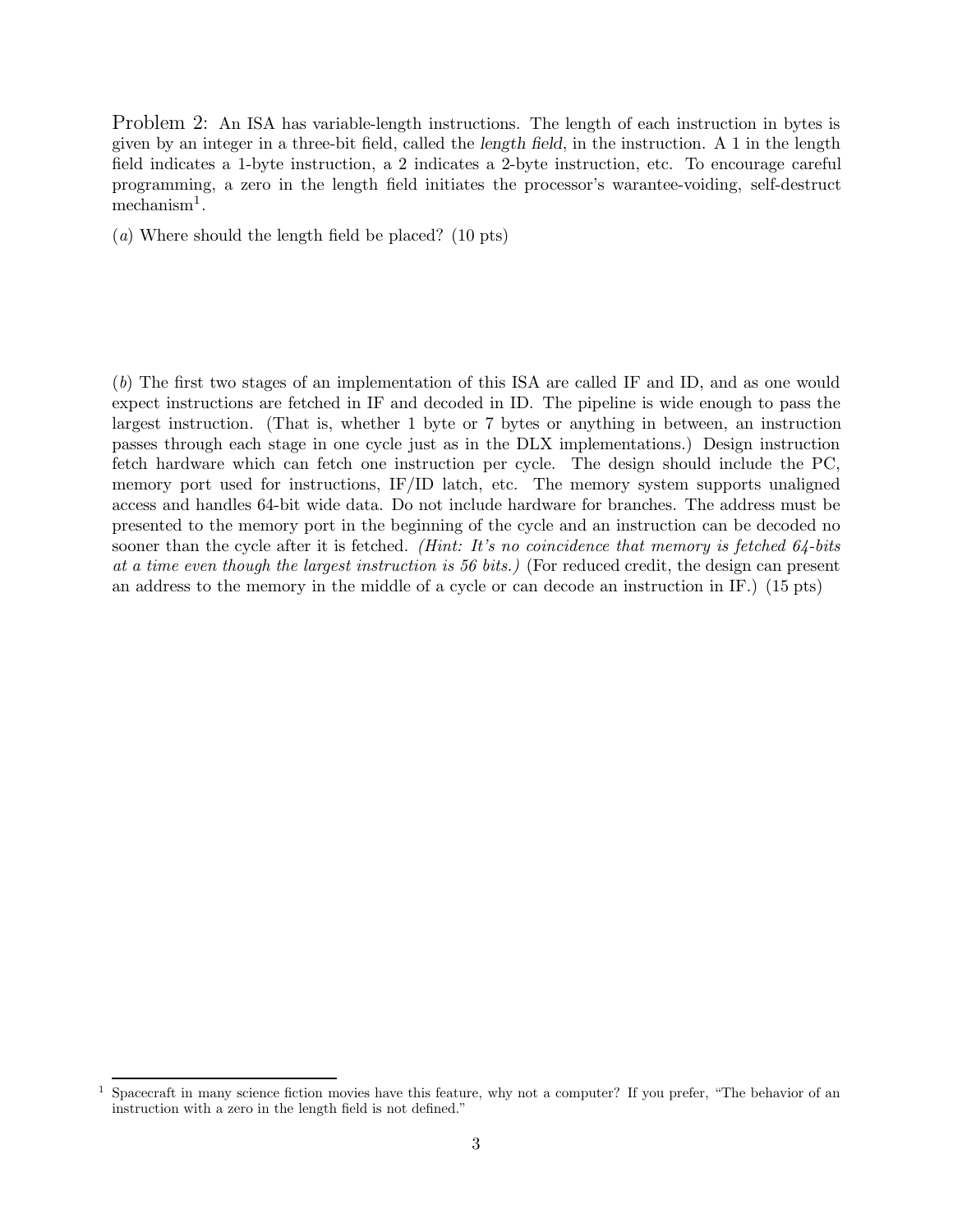Problem 3: A system has a 32-bit address space (32-bit addresses), is limited to word-aligned accesses, and uses a 4-way set-associative cache having 1024 sets, a block size of 64 bytes, and LRU replacement.

(a) What is the cache size in bytes? Indicate the bit positions in a memory address that specify the tag, index, and offset. (5 pts)

(b) The code fragments below run on the system. Assume that the only memory accesses performed are to load the array values as shown. The size of an element of a is one word (four bytes).

Assuming the cache were cold (no data was cached) when the fragments started, find the hit ratio for each program. Also explain how the hit ratio would be different if random replacement were used, but do not compute a number for random replacement. (20 pts)

```
for(i=0; i<400; i++) total += a[i];
```

```
for(j=0; j<2; j++)
for(i=0; i<400; i++) total += a[i];
```

```
for(i=0; i<2; i++)for(i=0; i<400; i++) total += a[i] + a[i + 0x08000000];
```

```
for(j=0; j<2 j++)
for(i=0; i<16; i+1) total i=1 i * 0x08000000]; /* It's a big array. */
```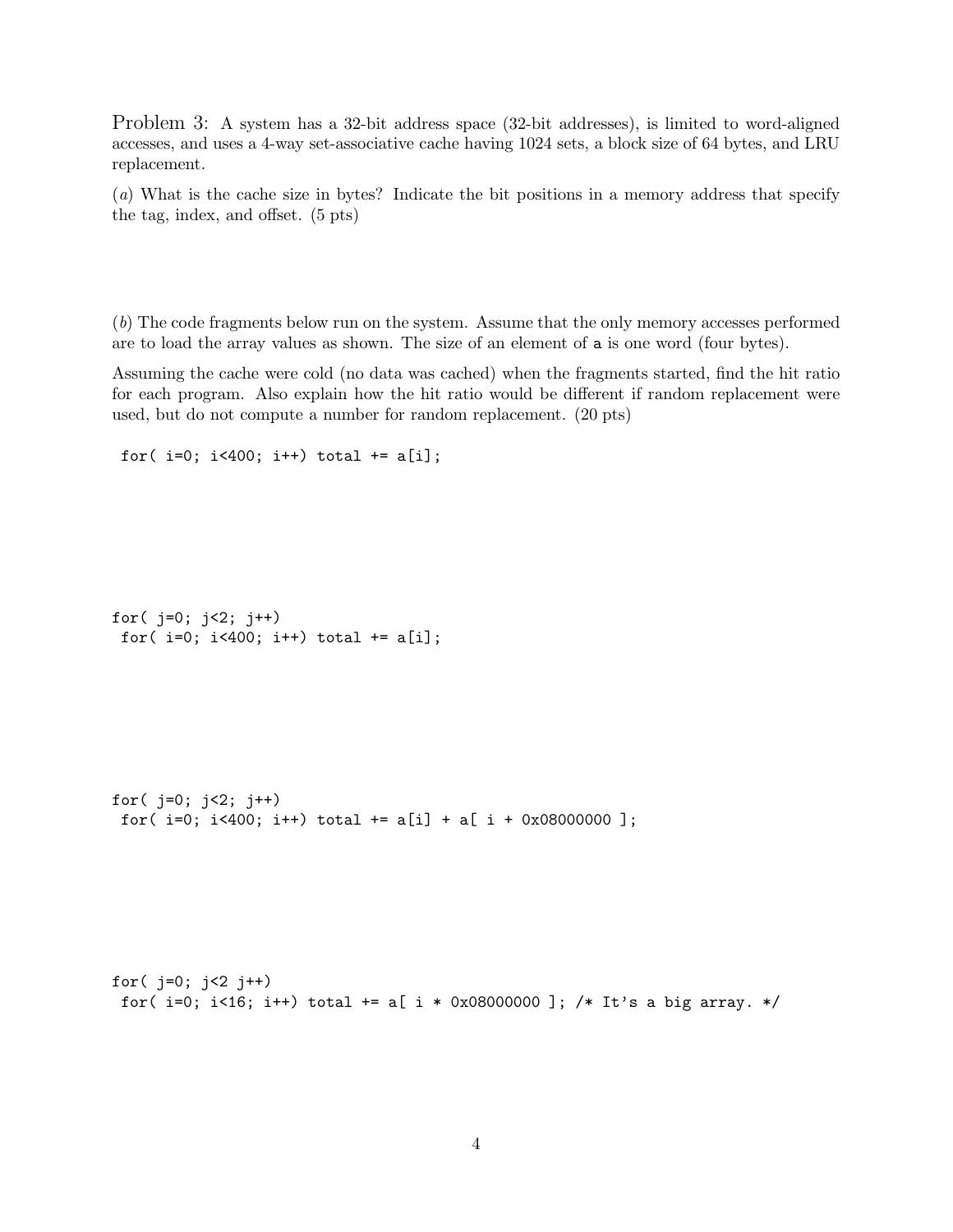Problem 4: Answer each question below and on the next page. Be brief and to the point.

(a) Find the CPI of the machine executing the familiar loop shown below. Assume a large number of iterations. The time scale is repeated for readability.(7 pts)

muld f10, f20, f22 addd f22, f10, f10 muld f24, f10, f26 subd f0, f10, f30 loop: ld f2, 0(r2) subd f0, f0, f2 ld f2, 8(r2) subd f0, f0, f2 ld f2, 16(r2) subd f0, f0, f2 subi r3, r3, #1 addi r2, r2, #24 bnez r3, loop

Time 0 1 2 3 4 5 6 7 8 9 10 11 12 13 14 15 16 17 18 19 20 21 22 23 24 25 26 27 28 muld IF ID 5:A1 5:A2 5:A5 5:A4 5:WB addd IF ID 3:RS 3:RS 3:RS 3:RS 3:A1 3:A2 3:A3 3:A4 3:WB<br>muld IF ID 6:RS 6:RS 6:RS 6:M1 6:M2 6:M3 6:M4 6:WB muld IF ID 6:RS 6:RS 6:RS 6:M1 6:M2 6:M3 6:M4 6:WB 6:WB subd IF ID 4:RS 4:RS 4:RS 4:A1 4:A2 4:A3 4:A4 4:WB 4:WB <b>loop:</b>Time 0 1 Time 0 1 2 3 4 5 6 7 8 9 10 11 12 13 14 15 16 17 18 19 20 21 22 23 24 25 26 27 28 ld IF ID 2:EX 2:MI 2:WI IF ID subd IF ID 3:RS 3:RS 3:A1 3:A2 3:A3 3:A4 3:WB ld IF ID 1:EX 1:MI 1:WB 4:A1 4:A2 4:A3 4:A4 4:WB ld IF ID 2:EX 2:MI 2:WB subd IF ID 3:RS 3:A1 3:A2 3:A3 3:A4 3:WB<br>subi IF ID 1:EX 1:MI 1:WB  $ID = 1:EX 1:MI 1:WB$ addi IF ID 2:EX 2:MI 2:WB bnez IF ID 1:EX 1:MI 1:WB Time 0 1 2 3 4 5 6 7 8 9 10 11 12 13 14 15 16 17 18 19 20 21 22 23 24 25 26 27 28